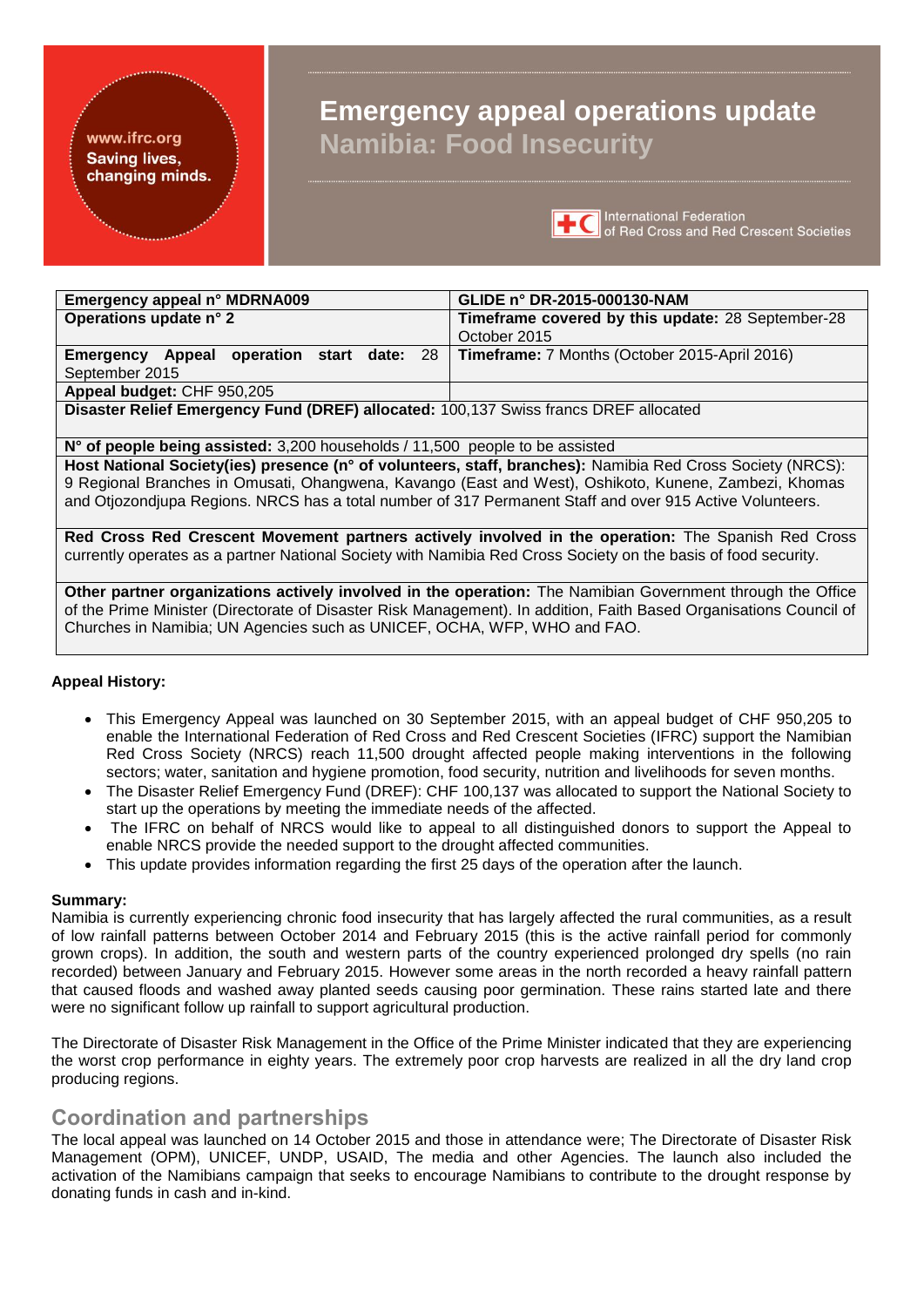The NRCS team consisting of the; DM Manager (Team Leader), DRR Coordinator, Logistics Coordinator and Accountant travelled to the Kavango and Kunene regions for their field assessment to determine the readiness of the branches, roll out activities, carry out needs assessments and introduce the operation to various stakeholders. This field visit was done between the 4 to 9 October 2015.

The team met various stakeholders including the; Regional Governor, Councillor of Mukwe consistency (Kavango East), Field Officer for the Regional Council and head of health centres. Plans of actions were shared and requests for support made during the implementation of the operation.

# **Operational implementation**

#### **Overview**

DREF released CHF 100,137 to help start the operation while funding is being raised to fully address the needs as outlined in the emergency appeal. The southern Africa regional office has been providing technical support to NRCS team.

#### **Outcome 1: Immediate food needs of 3,600 beneficiaries are met**

#### **Progress towards outcome:**

The NRCS plans to cover five regions of Kavango, Kunene, Oshikoto, Ohangwena and Zambezi. They are among the worst affected in terms of food insecurity. The NRCS team consisting of the; DM Manager (Team Leader), DRR Coordinator, Logistics Coordinator and Accountant travelled to Kavango and Kunene regions to determine the readiness of the branches and activate the soup kitchens. The National Society prioritised to run soup kitchens in Kunene region and expand to other regions depending on the availability of resources. The availability and readiness of volunteers for meal preparation was also assessed and it was confirmed that volunteers were readily available for the activity. The team made materials inventory of the items in both Kavango and Kunene region that will be used in the soup kitchen operations.

The soup kitchen at Opuwo office started its operations on 23 October 2015 serving one meal per day to 300 beneficiaries. Each registered beneficiary was assigned an identification card with a unique number attached. This enabled the volunteers to mark their attendance on a checklist. The NRCS volunteers prepared the meals and served beneficiaries six days a week (from Monday to Saturday). In addition, the volunteers conducted hygiene promotion activities such as; demonstrating good hygiene practises (proper hand washing before meals) and also conducted Middle Upper Arm Circumference (MUAC) on children under five years old.

The NRCS is collecting disaggregated data, the following table shows the number of beneficiaries from 23 October to 6 November 2015.

| <b>Children</b><br>under 5 |    | <b>Expecting</b><br>and<br>lactating<br>mothers | <b>Orphans</b><br>and<br>vulnerable<br>children |    | persons | <b>Malnourished</b> | elderly |     | <b>NRCS</b><br>clients on<br>treatment |    | Non-<br><b>Registered</b><br>(Extra) |     |
|----------------------------|----|-------------------------------------------------|-------------------------------------------------|----|---------|---------------------|---------|-----|----------------------------------------|----|--------------------------------------|-----|
| M                          | ⊏  |                                                 | М                                               |    | М       |                     | M       |     | М                                      |    | M                                    | ⊏   |
| 101                        | 88 | 95                                              | 13                                              | 10 | ົ       |                     | 79      | 162 | 18                                     | 39 | 496                                  | 783 |

This is the initial data collection, it should be noted that the team on the ground is still smoothening out the collection methods. Currently the number of meals are being captured, however it does not necessarily reflect "plates served", rather the amount of raw food cooked per day. This is being captured and consolidated at the end of each week. At the moment, the soup kitchen feeds 50 registered beneficiaries on average and over 120 non-registered. This is because registration was done at a location approximately 900 metres away from the office. The elderly, disabled and persons living with HIV have complained about the distance. The NRCS staff are currently looking for a solution to this issue.

The NRCS volunteers responsible for cooking agreed through consensus to the modalities and the operation in the kitchen is running well. Additionally volunteers responsible for keeping and managing records at soup kitchen were oriented on the required tasks.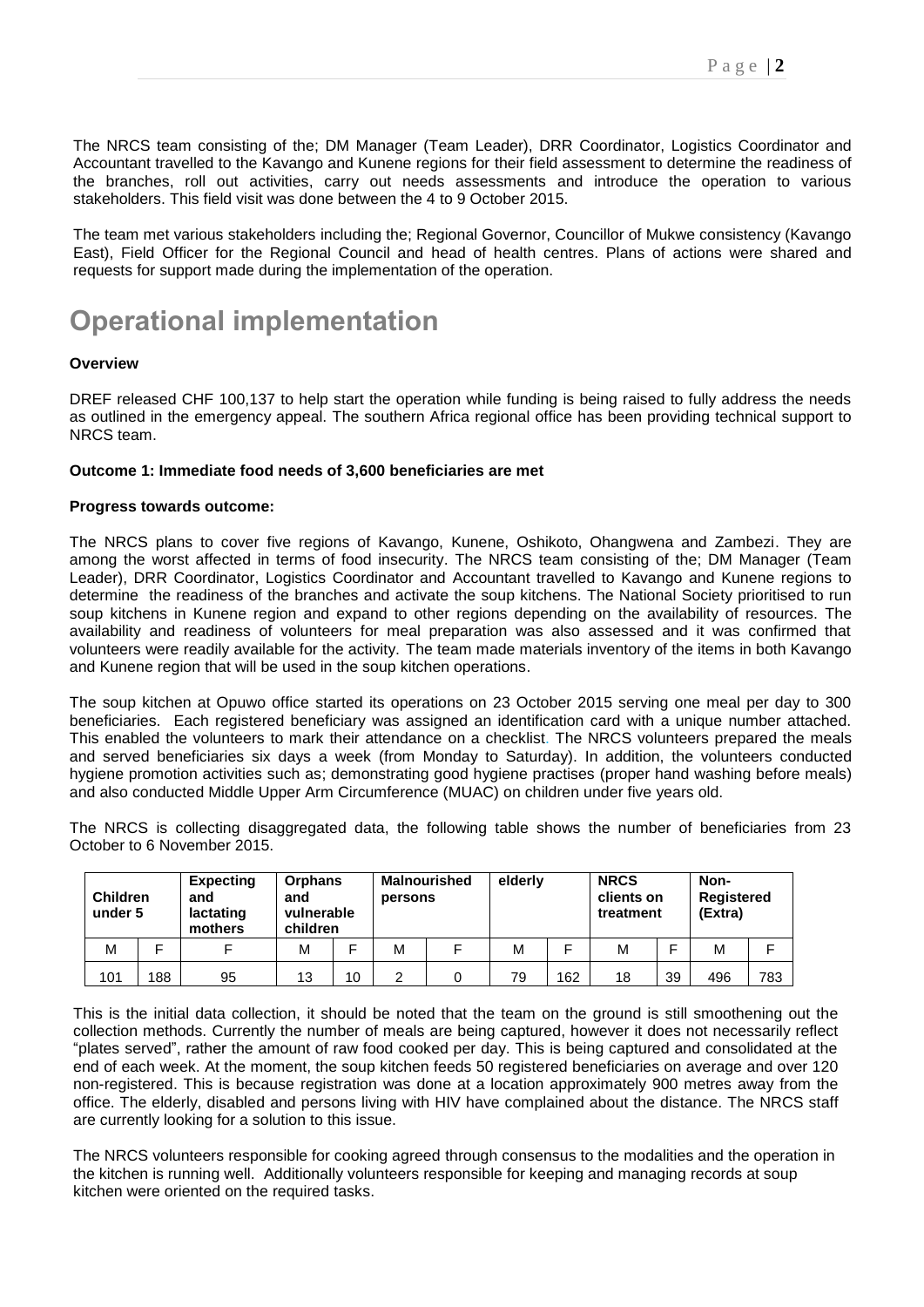

**Beneficiaries having a meal at Opuwo Soup kitchen in Hand washing demonstration. Photo: NRCS region. Photo: NRCS**

#### **Outcome 2 Livelihoods among targeted population are improved**

No progress on this outcome, not prioritised due to unavailability of resources.

#### **Outcome 3 Longer-term food insecurity among targeted population is reduced**

No progress on this outcome, not prioritised due to unavailability of resources.

#### **Outcome 4 Reduction in risk of waterborne and water related diseases in targeted communities**

*Output 4.1 1,280 households / 6,400 beneficiaries have access to safe and clean water for household and livestock consumption through community managed water sources*

In Kunene, field visits were conducted in five communities. Assessments were carried out for the water springs previously installed in the 2013 operation and equipped by the NRCS and are currently being used by communities. This was to establish the needs of the community in terms of water provision. The Okombako spring was identified for rehabilitation to give villagers access to clean water. Further assessment are contingent on funding and resources.

*Output 4.1 1,280 households / 6,400 beneficiaries have access to safe and clean water for household and livestock consumption through community managed water sources*

One session on hygiene promotion is carried out daily before provision of meals at the soup kitchen operating in Opuwo. The NRCS volunteers conduct hygiene promotion activities such as demonstrating good hygiene (proper hand washing before meals). The National Society is in the process of acquiring IEC materials from its stakeholders.



**A spring in Kunene region at Okombako identified for rehabilitation/protection. Photo: NRCS**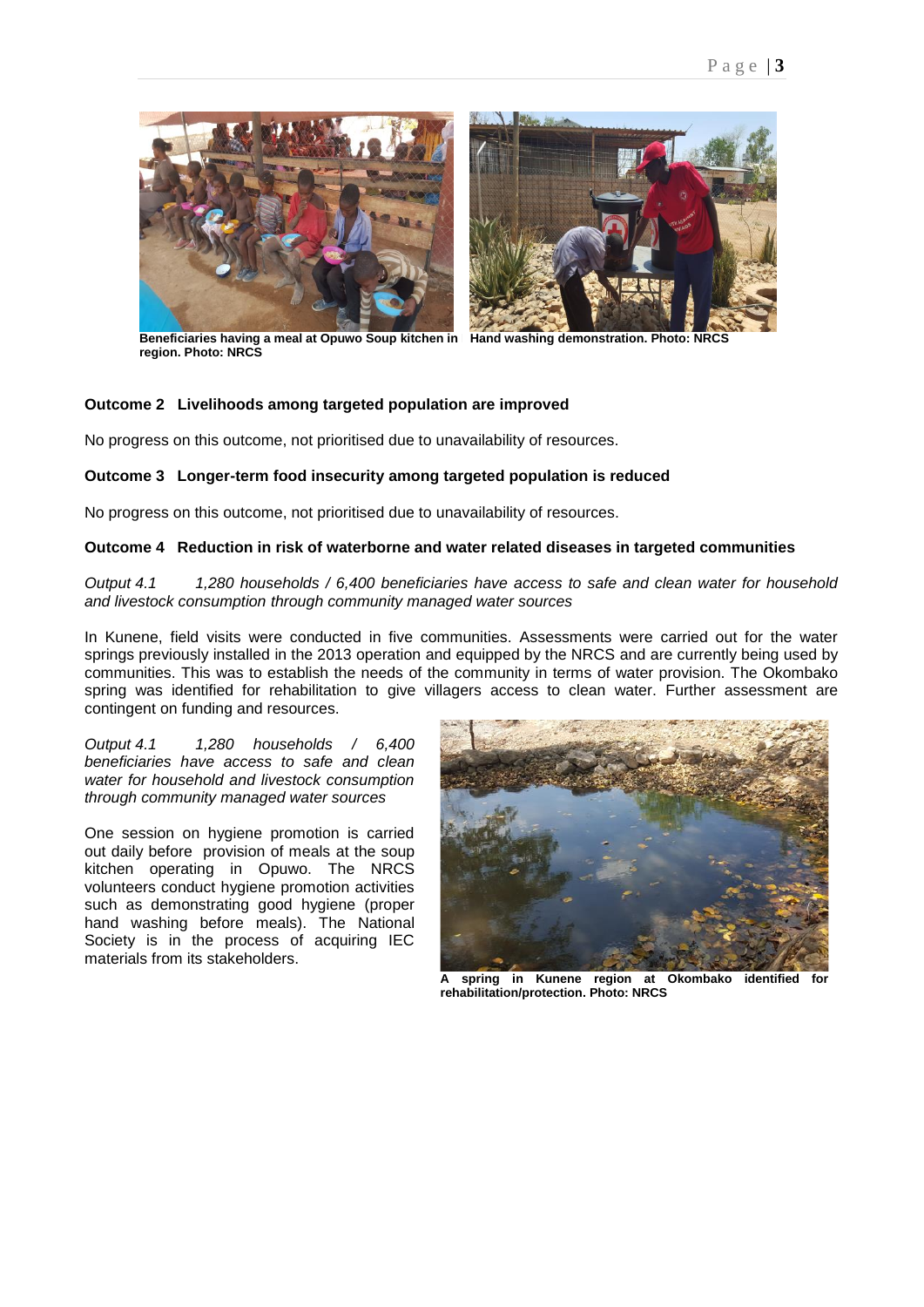#### *Summary of Progress:*

| <b>Planned interventions</b>                                                                                                                                                                                                                                                                                                                                                                                                                                                                                                                                                                                                                                                                                                                                                                                                                    | Implementation (%)                                                                                                                                                                             |  |  |
|-------------------------------------------------------------------------------------------------------------------------------------------------------------------------------------------------------------------------------------------------------------------------------------------------------------------------------------------------------------------------------------------------------------------------------------------------------------------------------------------------------------------------------------------------------------------------------------------------------------------------------------------------------------------------------------------------------------------------------------------------------------------------------------------------------------------------------------------------|------------------------------------------------------------------------------------------------------------------------------------------------------------------------------------------------|--|--|
| <b>Outcome 1</b><br>Immediate food needs of 3,600 beneficiaries are met                                                                                                                                                                                                                                                                                                                                                                                                                                                                                                                                                                                                                                                                                                                                                                         | 10%                                                                                                                                                                                            |  |  |
| 720 households / 3,600 beneficiaries receive daily meals from soup kitchens                                                                                                                                                                                                                                                                                                                                                                                                                                                                                                                                                                                                                                                                                                                                                                     |                                                                                                                                                                                                |  |  |
| Selection and Registration of beneficiaries<br>$\bullet$<br>Procure cooking materials for each kitchen in each region.<br>$\bullet$<br>Procure foods items for soup kitchen<br>$\bullet$<br>Build structures in identified areas<br>$\bullet$<br>Provide meals at soup kitchens<br>$\bullet$<br>Train volunteers in MUAC and referral systems<br>$\bullet$<br>Conduct MUAC and refer to relevant agencies<br>$\bullet$                                                                                                                                                                                                                                                                                                                                                                                                                          | 300 registered<br>beneficiaries<br>Materials for at Opuwo<br>Soup kitchen procured<br>See table above.<br>The region is benefiting<br>from the nutrition project                               |  |  |
|                                                                                                                                                                                                                                                                                                                                                                                                                                                                                                                                                                                                                                                                                                                                                                                                                                                 | supported by UNICEF<br>who trained volunteers<br>to conduct MUAC<br>measurement at the<br>soup kitchen                                                                                         |  |  |
| Livelihoods among targeted population are improved<br><b>Outcome 2</b>                                                                                                                                                                                                                                                                                                                                                                                                                                                                                                                                                                                                                                                                                                                                                                          | 0%                                                                                                                                                                                             |  |  |
| Agricultural production capacity is increased through provision of inputs and training to<br>Output 2.1<br>1,100 farmers to improve food security of 5,500 people<br>Identify and train 100 lead farmers (20 per region) in conservation<br>agriculture and usage of drought tolerant, early maturing crops varieties<br>and introduction to livestock and rangeland management<br>Cascading of trainings in best agricultural practices<br>$\bullet$<br>Cascading of training to a target of 300 farmers by lead farmers<br>$\bullet$<br>Procure and distribute maize and pearl millet (mahangu) seeds to 1,100<br>$\bullet$<br>farmers. (25 kg of maize seed, 25 kg of mahangu seed per lead farmer)<br>for a field of up to 4 ha.<br>Post-distribution seed monitoring<br>$\bullet$<br>Establish farmer cooperatives to share best practices | On hold do to resource<br>constraints                                                                                                                                                          |  |  |
| Longer-term food insecurity among targeted population is<br><b>Outcome 3</b>                                                                                                                                                                                                                                                                                                                                                                                                                                                                                                                                                                                                                                                                                                                                                                    | 0%                                                                                                                                                                                             |  |  |
| reduced                                                                                                                                                                                                                                                                                                                                                                                                                                                                                                                                                                                                                                                                                                                                                                                                                                         |                                                                                                                                                                                                |  |  |
| Output 3.1: 25 community gardens are developed to provide nutritious food to 100 households/500<br>beneficiaries                                                                                                                                                                                                                                                                                                                                                                                                                                                                                                                                                                                                                                                                                                                                |                                                                                                                                                                                                |  |  |
| Identify and establish 5 community gardens per region                                                                                                                                                                                                                                                                                                                                                                                                                                                                                                                                                                                                                                                                                                                                                                                           | On hold do to resource                                                                                                                                                                         |  |  |
| Provide Garden committees with inputs<br>$\bullet$                                                                                                                                                                                                                                                                                                                                                                                                                                                                                                                                                                                                                                                                                                                                                                                              | constraints                                                                                                                                                                                    |  |  |
| Reduction in risk of waterborne and water related diseases<br>Outcome 4<br>in targeted communities                                                                                                                                                                                                                                                                                                                                                                                                                                                                                                                                                                                                                                                                                                                                              | 2%                                                                                                                                                                                             |  |  |
| Output 4.1<br>1,280 households / 6,400 beneficiaries have access to safe and clean water for                                                                                                                                                                                                                                                                                                                                                                                                                                                                                                                                                                                                                                                                                                                                                    |                                                                                                                                                                                                |  |  |
| household and livestock consumption through community managed water sources                                                                                                                                                                                                                                                                                                                                                                                                                                                                                                                                                                                                                                                                                                                                                                     |                                                                                                                                                                                                |  |  |
| Assessments to identify 10 water points<br>$\bullet$<br>Procurement of water point rehabilitation equipment<br>$\bullet$<br>Rehabilitation of 10 water points<br>$\bullet$<br>Establish and train water point committees who will participate in<br>$\bullet$<br>rehabilitation activities and have ownership over the maintenance of the<br>water points                                                                                                                                                                                                                                                                                                                                                                                                                                                                                       | 5 water points have<br>been assessed.<br>1 water point<br>$\bullet$<br>identified for<br>rehabilitation<br>Further assessment<br>$\bullet$<br>are subject to<br>availability of<br>funding and |  |  |
|                                                                                                                                                                                                                                                                                                                                                                                                                                                                                                                                                                                                                                                                                                                                                                                                                                                 | resources                                                                                                                                                                                      |  |  |
| Output 4.2: Hygiene promotional activities are conducted with the affected communities                                                                                                                                                                                                                                                                                                                                                                                                                                                                                                                                                                                                                                                                                                                                                          |                                                                                                                                                                                                |  |  |
| Training volunteers in Hygiene Promotion<br>Development IEC materials on hygiene promotion<br>$\bullet$<br>Conduct community hygiene promotion (including HIV and AIDS<br>$\bullet$<br>awareness) in conjunction with other planned activities                                                                                                                                                                                                                                                                                                                                                                                                                                                                                                                                                                                                  |                                                                                                                                                                                                |  |  |
| NRCS effectively implements the operation and improves<br><b>Outcome 5</b><br>their presence and communication within the affected communities                                                                                                                                                                                                                                                                                                                                                                                                                                                                                                                                                                                                                                                                                                  | 5%                                                                                                                                                                                             |  |  |
| The operation is informed by two-way communication with the community<br>Output 5.1                                                                                                                                                                                                                                                                                                                                                                                                                                                                                                                                                                                                                                                                                                                                                             |                                                                                                                                                                                                |  |  |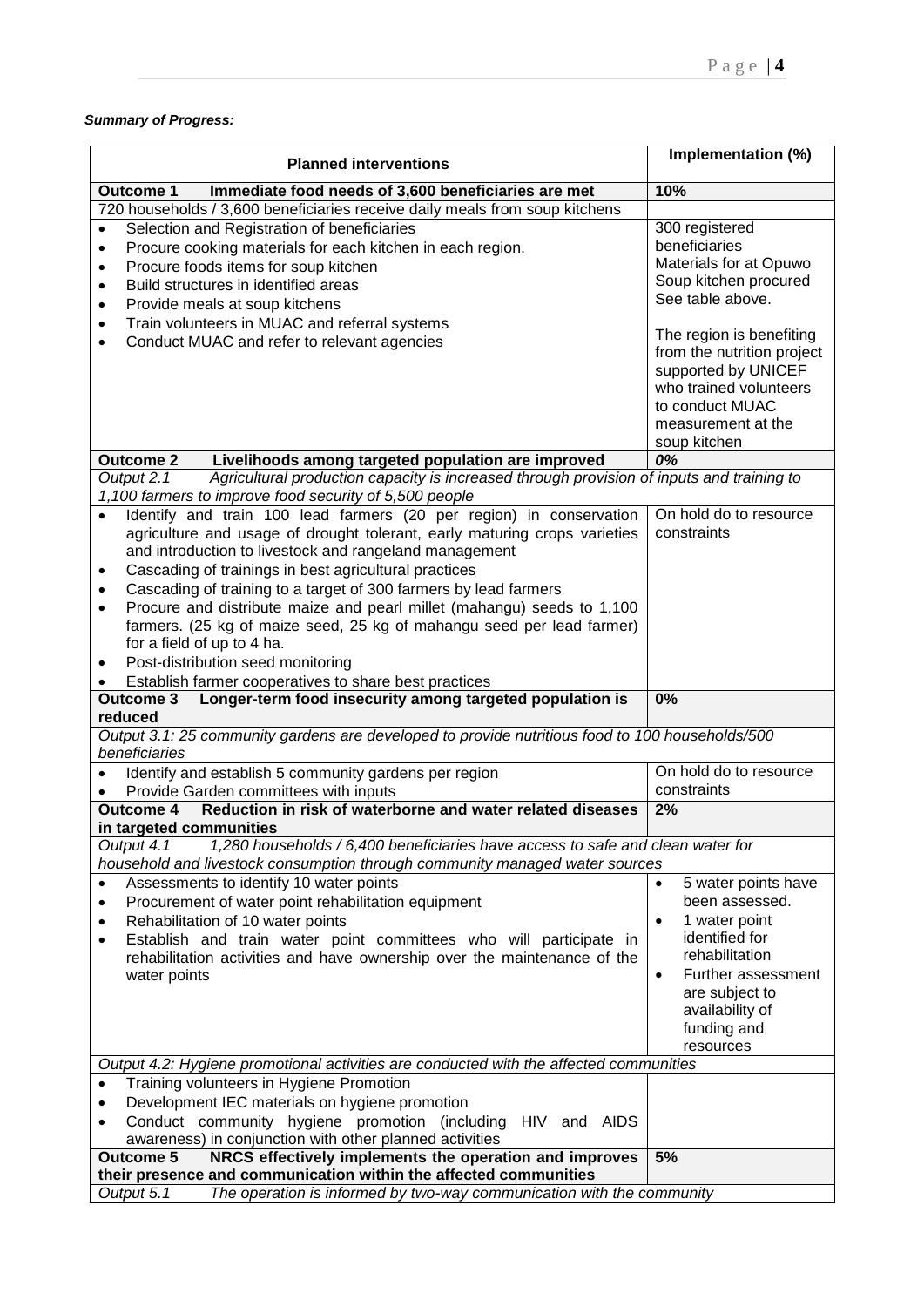|           | Project initiation meeting with all Stakeholders                           | Meetings conducted     |
|-----------|----------------------------------------------------------------------------|------------------------|
| ٠         | Initial assessments to identify water points and asses the market capacity | (see partnership       |
|           | Procure ODK equipment kit                                                  | narrative for details) |
|           | ODK training                                                               |                        |
|           | Beneficiary satisfaction survey using ODK                                  |                        |
|           | Establish beneficiary complaints and feedback mechanisms (Suggestion       |                        |
|           | Boxes and Help desks)                                                      |                        |
|           | Development of monitoring tools and systems                                |                        |
|           | Post-feeding monitoring                                                    |                        |
|           | Monthly and quarterly field visits.                                        |                        |
|           | Final evaluation and lessons learnt workshop with local stakeholders       |                        |
|           | The visibility of the NRCS is improved<br>Output 5.2                       |                        |
|           | Procurement of visibility material (Hats, T-Shirts and Bibs)               |                        |
| $\bullet$ | Conduct media tours and hold press conference                              |                        |